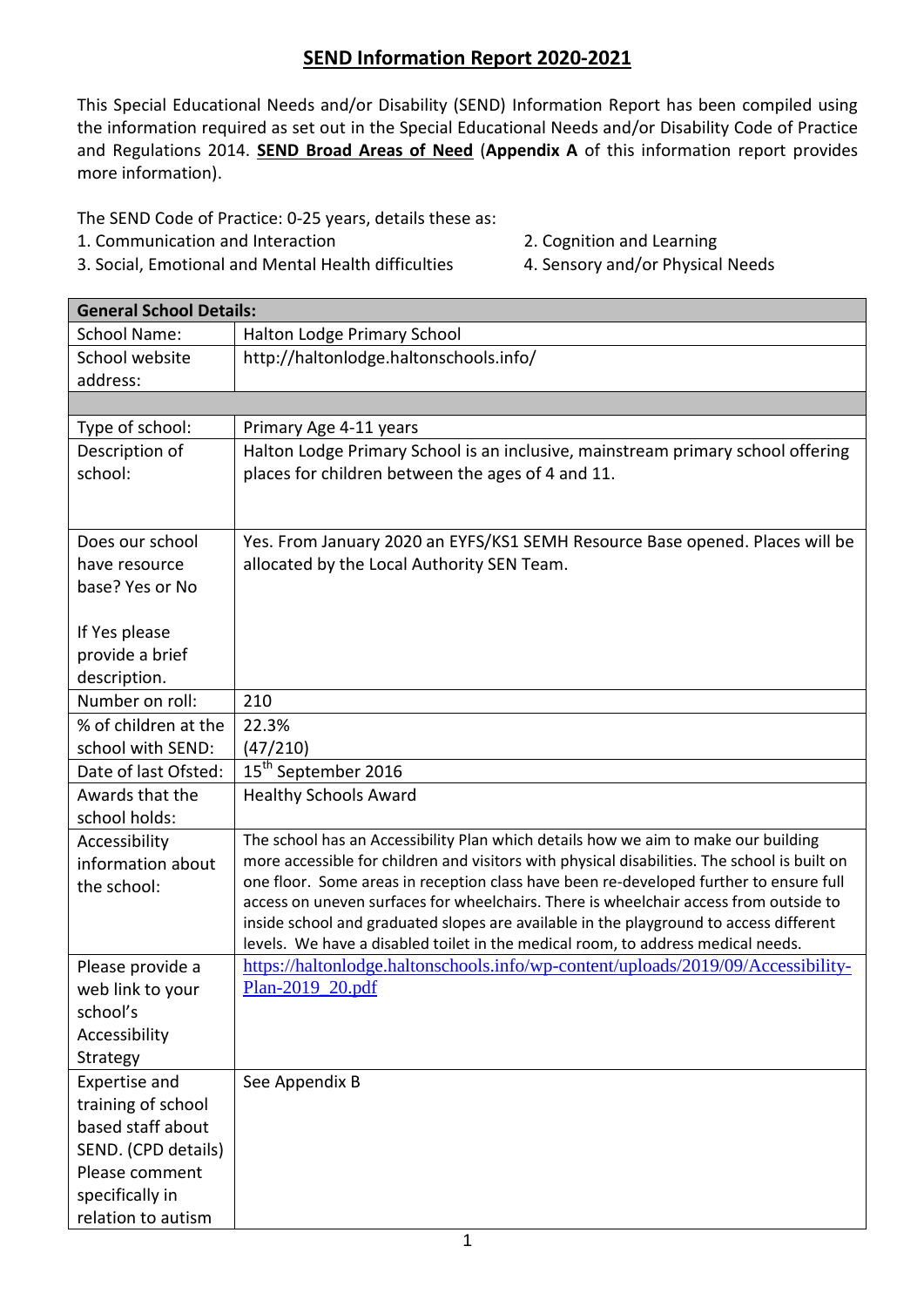| and include dates. |                    |                      |                                            |
|--------------------|--------------------|----------------------|--------------------------------------------|
| Documentation      | Are the            | <b>SEND Policy</b>   | Yes                                        |
| available:         | following          | Safeguarding         | https://haltonlodge.haltonschools.info/wp- |
|                    | documents          | Policy               | content/uploads/2019/09/Safeguarding-      |
|                    | available on the   |                      | and-Child-Protection-Policy-for-HLPS-      |
|                    | schools            |                      | 2019 20.pdf                                |
|                    | website?           | Behaviour            | https://haltonlodge.haltonschools.info/wp- |
|                    |                    | Policy               | content/uploads/2020/09/Behaviour-         |
|                    | If yes please      |                      | Management-and-Child-Restraint-Policy-     |
|                    | insert the link to |                      | 2020-21.pdf                                |
|                    | the documents      | Equality and         | https://haltonlodge.haltonschools.info/wp- |
|                    | page.              | Diversity            | content/uploads/2020/06/Equality-          |
|                    |                    |                      | Statement.pdf                              |
|                    |                    | <b>Pupil Premium</b> | https://haltonlodge.haltonschools.info/wp- |
|                    |                    | Information          | content/uploads/2018/07/Pupil-Premium-     |
|                    |                    |                      | Spending-Plan-2017 18.pdf                  |
|                    |                    | Complaints           | https://haltonlodge.haltonschools.info/wp- |
|                    |                    | procedure            | content/uploads/2019/09/School-            |
|                    |                    |                      | Complaints-Procedure-2019 20.pdf           |

| Range of Provision and inclusion information: |                                                                                                                                            |
|-----------------------------------------------|--------------------------------------------------------------------------------------------------------------------------------------------|
| How we identify special                       | At Halton Lodge Primary we believe in early identification of special                                                                      |
| educational learning needs as a               | educational needs. Every child's attainment will be assessed on entry to                                                                   |
| school and how we seek the                    | school in Reception, so that the foundations during the child's pre-                                                                       |
| views, opinions and voice of                  | school years can be built on. If a child has already been identified as                                                                    |
| pupils and their parents in                   | having a special educational need in their early years setting, then the                                                                   |
| planning to meet them.                        | class teacher and SENCo will use this information to inform planning and                                                                   |
|                                               | support (See SEND Policy, 2019)                                                                                                            |
|                                               | Children may be identified by the following:                                                                                               |
|                                               | A child who is working below age related expectations despite<br>receiving quality first teaching and appropriate rigorous<br>intervention |
|                                               | Concerns raised by a teacher or parent/carer and shared with<br>$\bullet$<br>the SENCo                                                     |
|                                               | Consultation between class teachers and the leadership team                                                                                |
|                                               | during pupil progress meetings, following termly assessments                                                                               |
|                                               | Following an assessment completed by a specialist outside<br>$\bullet$                                                                     |
|                                               | agency for example, Education and Child Psychology Service,                                                                                |
|                                               | Specialist Teacher, SAL Therapist, Health Professional                                                                                     |
|                                               | Parental requests for further assessment and investigation                                                                                 |
|                                               | which leads to class teachers and the SENDCO identifying a                                                                                 |
|                                               | SEND.                                                                                                                                      |
|                                               | What happens if a parent is concerned about their child's learning?                                                                        |
|                                               | Halton Lodge Primary supports and encourages parents and carers to                                                                         |
|                                               | share their concerns about their child's development. Partnership plays                                                                    |
|                                               | a crucial role in enabling children with SEND to achieve their full                                                                        |
|                                               | potential. Parents and carers hold key information and have the                                                                            |
|                                               | knowledge and experience to contribute to the shared view of their                                                                         |
|                                               | child's needs. All parents and carers of children with SEND will be                                                                        |
|                                               | treated as equal partners and given support to play an active role in                                                                      |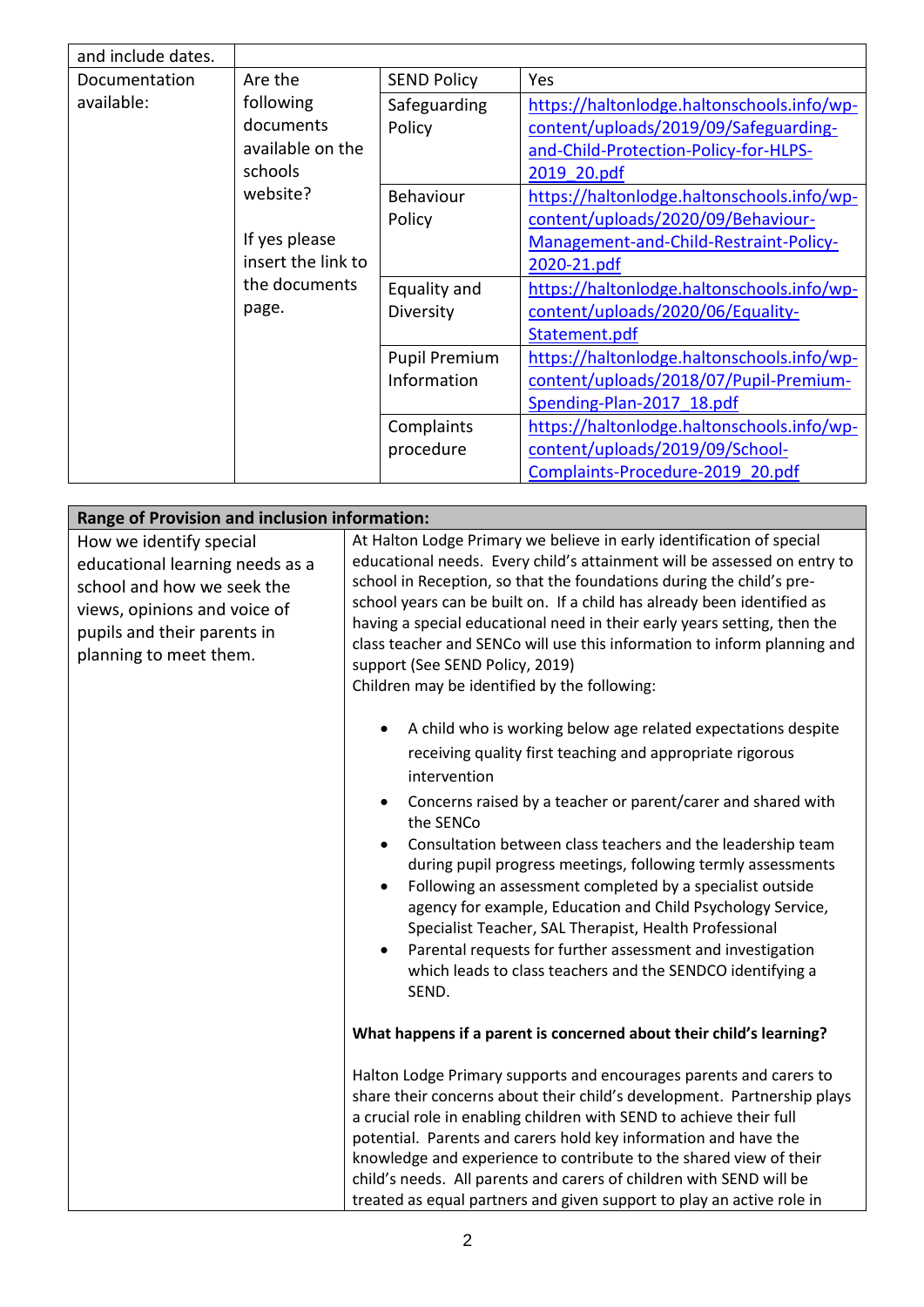|                                                                   | their child's education.                                                                                                                     |
|-------------------------------------------------------------------|----------------------------------------------------------------------------------------------------------------------------------------------|
|                                                                   |                                                                                                                                              |
|                                                                   | Who can Parents/Carers contact if concerned about their child's                                                                              |
|                                                                   | learning?<br>Initial concerns should be discussed with the child's class teacher in the                                                      |
|                                                                   | first instance. Strategies will be implemented to support the child and a                                                                    |
|                                                                   | SEND Support Plan or Behaviour Plan implemented. The SENCo and                                                                               |
|                                                                   | teachers will consider further assessments and investigation of the child,                                                                   |
|                                                                   | to see if there are any needs which have not been assessed. This may                                                                         |
|                                                                   | lead to referrals to additional agencies being completed.                                                                                    |
|                                                                   | Parents have the opportunity to discuss their child's needs and their                                                                        |
|                                                                   | support plans each term at the SEND Parents Evening as well as at the                                                                        |
|                                                                   | scheduled termly Parents Evenings.                                                                                                           |
| What extra support we bring in to                                 |                                                                                                                                              |
| help us meet SEND: specialist                                     | SEN Team- Specialist Teacher services including for visually impaired and<br>hearing impaired pupils.                                        |
| services, external expertise and                                  |                                                                                                                                              |
| how we work together. For<br>example health, social care, local   | Educational Psychology Consultation Group & individual consultations                                                                         |
| authority support services and<br>voluntary sector organisations. | Speech & Language Therapy Services (Chatterbug)                                                                                              |
|                                                                   | CAMHS / Kooth, Attendance Team                                                                                                               |
|                                                                   | <b>Behaviour Support Team</b>                                                                                                                |
|                                                                   | Positive Behaviour Support Service                                                                                                           |
|                                                                   | Woodview CDC (including Occupational Therapy, Physiotherapy,<br>Additional Needs Nursing Team, Sleep Clinic)                                 |
|                                                                   | <b>School Health Team</b>                                                                                                                    |
|                                                                   | <b>Continence Team</b>                                                                                                                       |
|                                                                   | <b>iCART including Early Help Teams and Family Support Services</b>                                                                          |
|                                                                   | Our school works in partnership with additional agencies. Additional                                                                         |
|                                                                   | agencies are routinely invited to CAF, CIN, CP or LAC meetings * where<br>appropriate, where information can be shared and appropriate plans |
|                                                                   | put into place.                                                                                                                              |
|                                                                   | (* September 2020 - Currently meetings are taking place via video or                                                                         |
|                                                                   | telephone calls due to visitor restrictions to schools as a consequence of                                                                   |
|                                                                   | Covid-19).                                                                                                                                   |
|                                                                   |                                                                                                                                              |
| How we provide access to a                                        | The school has an IT Suite, providing a class set of PC's, which all classes<br>have timetabled access to and regularly use.                 |
| supportive environment; ICT                                       | Each Phase has access to a class set of i-pads.                                                                                              |
| facilities/equipment/<br>resources/facilities etc.                | The ICT Policy reflects the changes and addition of the Computing                                                                            |
|                                                                   | elements of the curriculum.                                                                                                                  |
|                                                                   | We follow the Knowsley ICT Scheme of work and have access to a range                                                                         |
|                                                                   | of programmes and App's to support learning of ICT and computing skills                                                                      |
|                                                                   | across the school.                                                                                                                           |
| What                                                              | Visual timetables and symbols used.                                                                                                          |
| strategies/programmes/resources                                   | Task managers<br><b>Boxall Profile</b>                                                                                                       |
| are used to support pupils with                                   |                                                                                                                                              |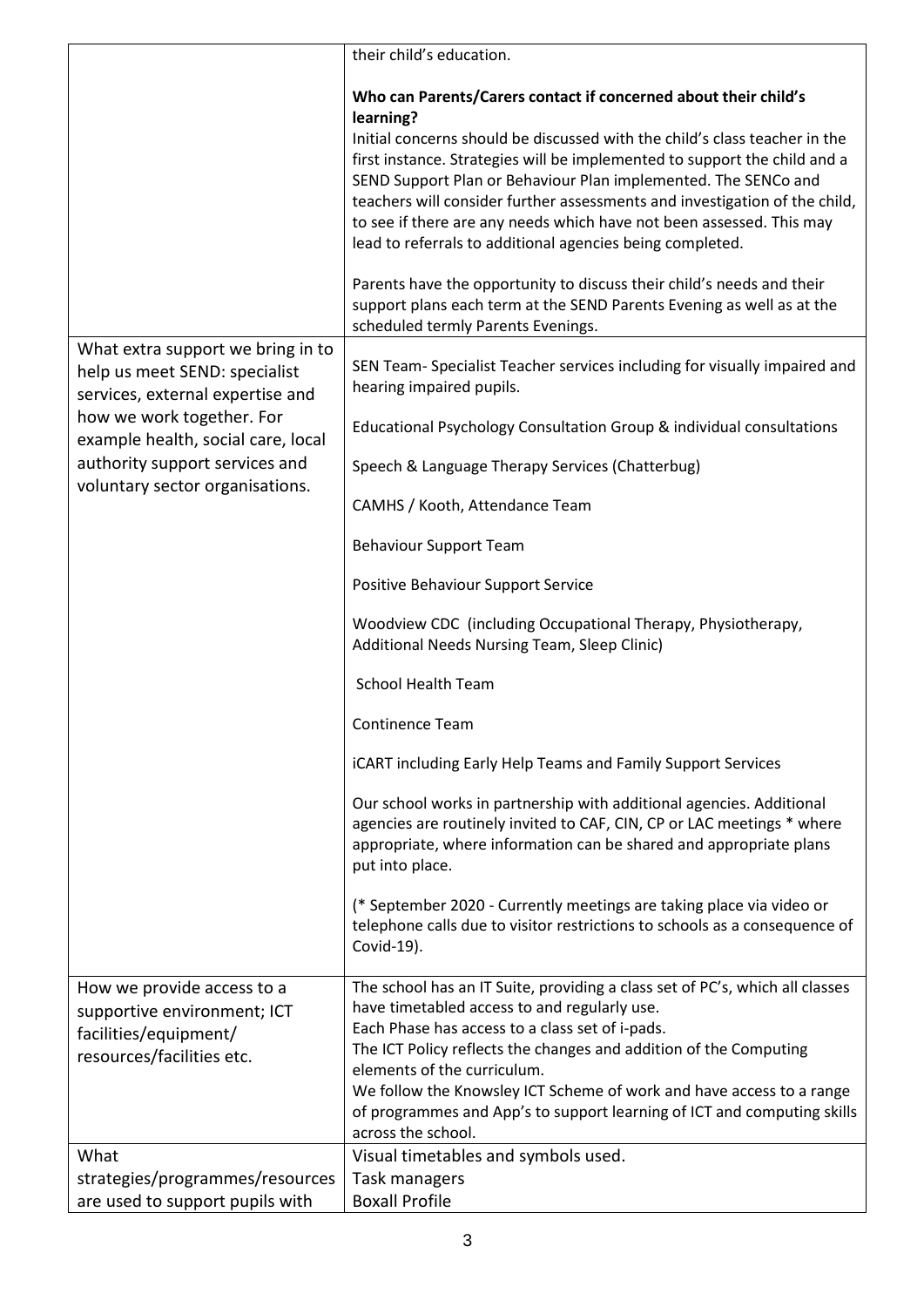| autism and social communication  | One Page Profile                                                      |
|----------------------------------|-----------------------------------------------------------------------|
| difficulties?                    | Gingerbear                                                            |
|                                  | Time To Talk intervention                                             |
|                                  | Nurture Room provision                                                |
|                                  | Peer Massage                                                          |
|                                  | Yoga                                                                  |
|                                  | Safe spaces created in classrooms and areas in school                 |
|                                  | Individual work stations                                              |
|                                  | Intervention spaces                                                   |
|                                  | Sensory tasks                                                         |
|                                  | <b>Emotion Coaching</b>                                               |
|                                  | SEAL's                                                                |
|                                  | Jigsaw (PSHE Scheme)                                                  |
|                                  | <b>ELSA Resources/intervention</b>                                    |
| What                             | Links with Chatterbug SALT services.                                  |
| strategies/programmes/resources  | Follow strategies and programmes recommended by therapists.           |
| are available to speech and      | <b>Colourful semantics</b>                                            |
| language difficulties?           | <b>Black Sheep Resources</b>                                          |
|                                  | Letters and Sounds games and activities                               |
|                                  | Narrative Therapy                                                     |
|                                  |                                                                       |
| Strategies to support the        | Letters and Sounds (Phonics Teaching)                                 |
| development of literacy (reading | ECAR Teacher for Year 1 and 2 pupils                                  |
| /writing).                       | <b>ECAR</b> strategies                                                |
|                                  | <b>Primary Writing Project</b>                                        |
|                                  | Dyslexia Friendly Resources used                                      |
|                                  | Letterjoin (Handwriting)                                              |
|                                  | Literacy First strategies for Phonics, Reading and Writing            |
|                                  | Overlearning/Precision teaching                                       |
|                                  | <b>Guided Reading</b>                                                 |
|                                  | 'Colour Box' Comprehension tasks                                      |
|                                  | Rapid Writing                                                         |
|                                  | Project Code X intervention                                           |
| Strategies to support the        | <b>Power Maths</b>                                                    |
| development of numeracy.         | <b>White Rose Maths</b>                                               |
|                                  | Daily Morning Maths (problem solving)                                 |
|                                  | Anthony Reddy strategies                                              |
|                                  | Pre-teaching/post teaching of strategies                              |
|                                  | Sense of Number Intervention                                          |
|                                  | <b>Rapid Maths</b>                                                    |
| How we adapt the curriculum and  | Differentiation within lessons/tasks/activities and expectations.     |
| modify teaching approaches to    | Provision of practical equipment to support tasks.                    |
| meet SEND and facilitate access. | Small group - adult led teaching and support.                         |
|                                  | Planned Interventions relating to Support Plans/progress              |
|                                  | Visual support materials                                              |
|                                  | Additional adult in each class                                        |
|                                  | Peer/partner tasks                                                    |
|                                  | Use of ICT resources                                                  |
|                                  | Use of Dyslexia Friendly resources                                    |
|                                  |                                                                       |
| How we track and assess pupil    | The SENDCO and Headteacher oversee progress of any child requiring    |
| progress towards the outcomes    | additional support at our school. They will also deploy support staff |
|                                  | where they are needed in order to support children with SEND. Support |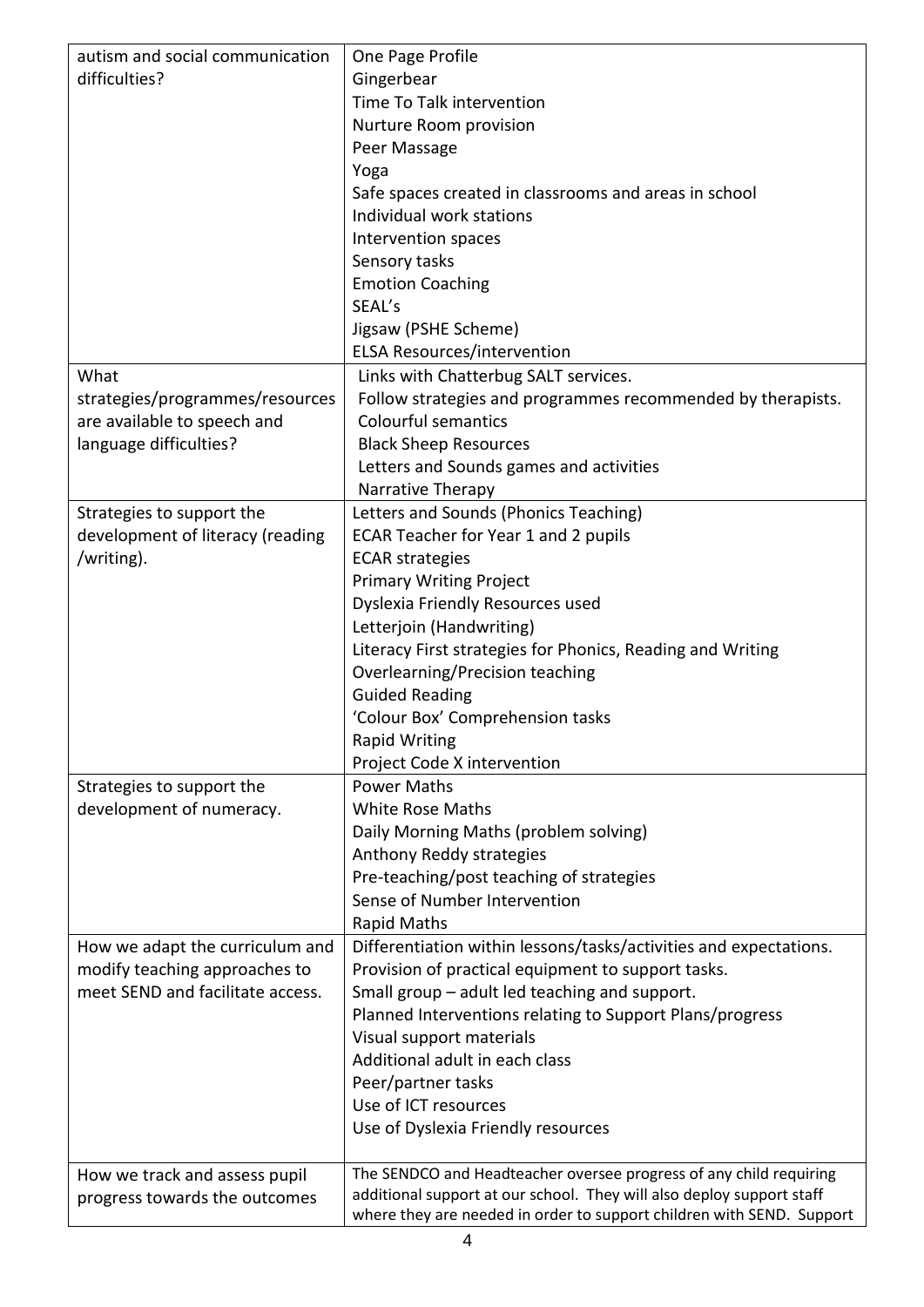| that we have targeted for pupils<br>(including how we involve pupils<br>and their parents/carers).<br>What we do when provision or<br>interventions need to be<br>extended or increased and how<br>we evaluate their overall<br>effectiveness. | is allocated based on need and is aimed at securing good outcomes for<br>SEND children and narrowing the gap with their peers.<br>Considerable thought, planning and preparation, goes into utilising our<br>support staff, to ensure children achieve the best outcomes, gain<br>independence and are prepared for adulthood from the earliest possible<br>age.<br>Teachers complete termly assessments and teacher assessments which<br>inform the school tracking system. Progress meetings take place termly<br>between the Headteacher, Phase Leaders and Class Teachers.<br>Interventions and referrals are recommended as a result of these<br>meetings.                                                                                                                                                                                                                                                                                                                                                                                                                                                                                                                                                                                                                                                                                                                                                                                                                                                                                                                                                                                                                                                                                |
|------------------------------------------------------------------------------------------------------------------------------------------------------------------------------------------------------------------------------------------------|------------------------------------------------------------------------------------------------------------------------------------------------------------------------------------------------------------------------------------------------------------------------------------------------------------------------------------------------------------------------------------------------------------------------------------------------------------------------------------------------------------------------------------------------------------------------------------------------------------------------------------------------------------------------------------------------------------------------------------------------------------------------------------------------------------------------------------------------------------------------------------------------------------------------------------------------------------------------------------------------------------------------------------------------------------------------------------------------------------------------------------------------------------------------------------------------------------------------------------------------------------------------------------------------------------------------------------------------------------------------------------------------------------------------------------------------------------------------------------------------------------------------------------------------------------------------------------------------------------------------------------------------------------------------------------------------------------------------------------------------|
|                                                                                                                                                                                                                                                | SEND Support Plans and Behaviour Plans are reviewed at least termly<br>and progress towards the targets reviewed at least half termly.<br>Decisions are then made around levels of support, whether<br>interventions are to be continued, extended or changed.<br>Parents/Carers are consulted at Parents Evenings and where necessary<br>in addition to scheduled meetings.<br>Parents suggestions for support are included on Support Plans where<br>possible.                                                                                                                                                                                                                                                                                                                                                                                                                                                                                                                                                                                                                                                                                                                                                                                                                                                                                                                                                                                                                                                                                                                                                                                                                                                                               |
| Strategies/support to develop<br>independent learning.                                                                                                                                                                                         | Visual supports and timetables.<br><b>Task Manager systems</b><br>Differentiation of tasks<br>Task templates<br>Identified success criteria<br>Written instructions<br>Instructions simplified<br>Peer paired tasks                                                                                                                                                                                                                                                                                                                                                                                                                                                                                                                                                                                                                                                                                                                                                                                                                                                                                                                                                                                                                                                                                                                                                                                                                                                                                                                                                                                                                                                                                                                            |
| Support / supervision at<br>unstructured times of the day<br>including personal care<br>arrangements.                                                                                                                                          | Staff have been allocated throughout the school to ensure the children<br>receive the necessary support - with the deployment of Teachers, Phase<br>Leaders and Teaching Assistants accordingly.<br>In EYFS there are 3 adults (Deputy Headteacher, HLTA and TA).<br>In Key stage 1 & 2 staff (Phase Leaders, Teachers and teaching<br>Assistants) provide 1:1 and small group teaching support for children<br>with SEND in the form of targeting interventions, class based support<br>and in some cases 1:1 intervention and targeted support. They support<br>the children to close the gap in teaching basic skills, through high quality<br>teaching and Provision Mapping where needed, to address targets<br>identified on the SEND Support Plan.<br>KS1 and KS2 have separate break-times and the ratio of staff on duty has<br>increased. However, whilst restrictions are in place due to COVID 19,<br>each class (bubble) has separate break times and lunchtimes).<br>At lunchtimes the school employs sports coaches to provide structured<br>sporting activities for the children to engage in. The children also have<br>access to sports equipment such as skipping ropes. The school has<br>purchased 'Scrapstore Playpod' which engages the children in<br>imaginative play with a variety of equipment - this is available at<br>lunchtimes and play is supervised by MDA's.<br>Lunchtimes are staggered to reduce the number of children in the hall<br>*and in the playground and to reduce any potential issues at<br>unstructured times.<br>*However, whilst restrictions are in place due to COVID 19, each class<br>has access to their own equipment and accesses the playground<br>separately, at specified times. |
| Extended school provision                                                                                                                                                                                                                      | Breakfast Club is available for pupils to access from 7.55am until 8.45am,                                                                                                                                                                                                                                                                                                                                                                                                                                                                                                                                                                                                                                                                                                                                                                                                                                                                                                                                                                                                                                                                                                                                                                                                                                                                                                                                                                                                                                                                                                                                                                                                                                                                     |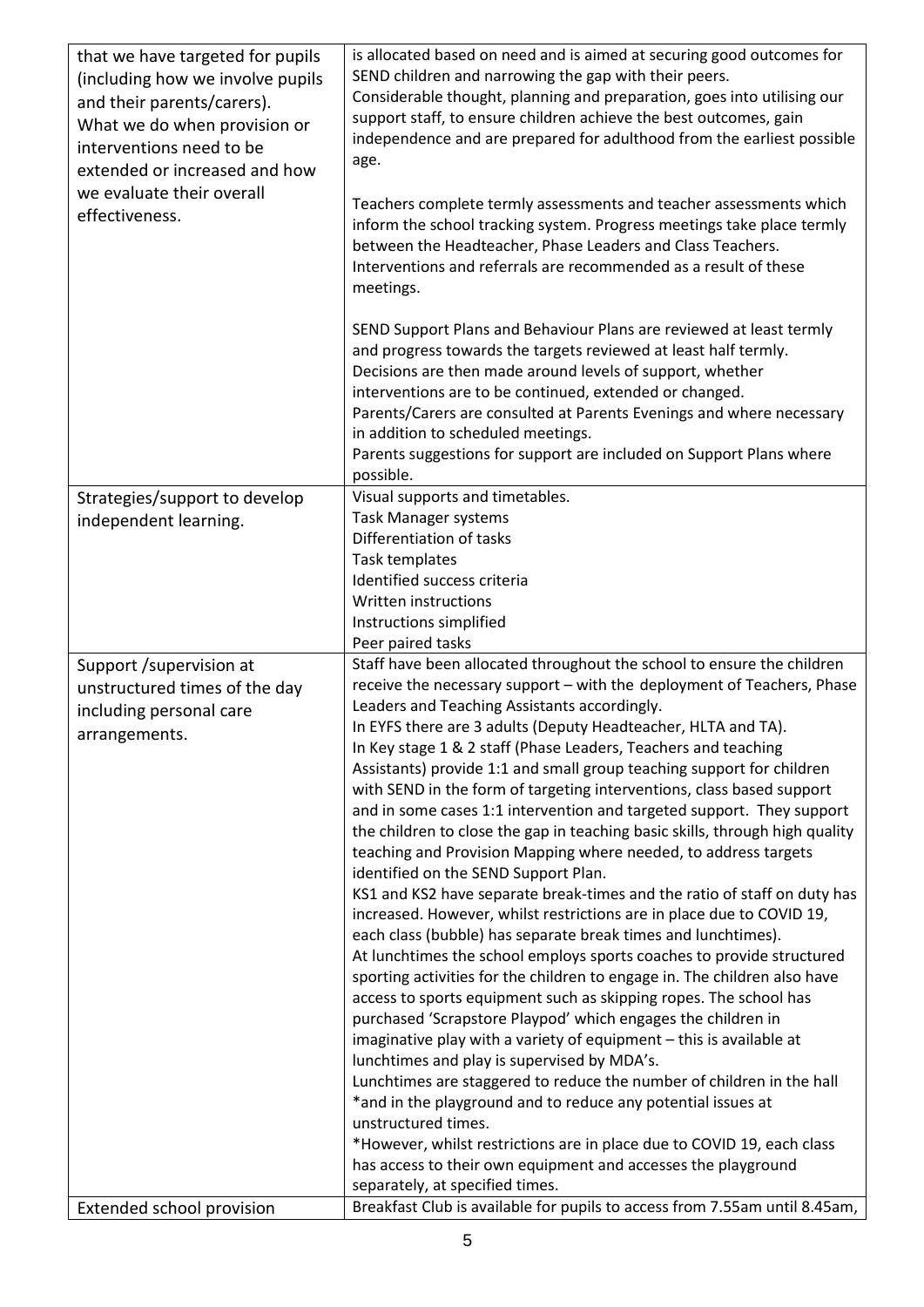| available; before and after school,<br>holidays etc.                                                                                          | when the children can choose to access Wake 'n' Shake dance activity or<br>access agreed tasks in the classroom with their class teacher.<br>*Whilst restrictions due to COVID 19 are in place, there will be no Wake<br>and Shake, but Breakfast Club will be available upon request and<br>availability - where year groups will be separated.                                                                                                                                                                                                                                                                                                                                                                                                                        |
|-----------------------------------------------------------------------------------------------------------------------------------------------|-------------------------------------------------------------------------------------------------------------------------------------------------------------------------------------------------------------------------------------------------------------------------------------------------------------------------------------------------------------------------------------------------------------------------------------------------------------------------------------------------------------------------------------------------------------------------------------------------------------------------------------------------------------------------------------------------------------------------------------------------------------------------|
| How will we support pupils to be<br>included in activities outside the<br>classroom (including school trips)<br>working alongside their peers | We aim for all children to be in included on school trips and residential<br>stays. We will work with parents to ensure that any necessary<br>adaptations have been made and ensure that trips are successful.                                                                                                                                                                                                                                                                                                                                                                                                                                                                                                                                                          |
| who do not have SEND?                                                                                                                         | A risk assessment is carried out before the trip to ensure that everyone's<br>health and safety will not be compromised. In the unlikely event that an<br>activity is unsafe for a child to take part for whatever reason, an<br>alternative activity, which will cover the same curriculum area will be<br>provided in school.                                                                                                                                                                                                                                                                                                                                                                                                                                         |
|                                                                                                                                               | Risk Assessments are written for children with Medical and Physical<br>conditions. These are available for staff, parents and pupils to see in the<br>class medical files. The SENDCO and Medical Officer also have copies of<br>the risk assessment.                                                                                                                                                                                                                                                                                                                                                                                                                                                                                                                   |
|                                                                                                                                               | (*Whilst restrictions are in place, trips will be limited to local walks.)                                                                                                                                                                                                                                                                                                                                                                                                                                                                                                                                                                                                                                                                                              |
|                                                                                                                                               |                                                                                                                                                                                                                                                                                                                                                                                                                                                                                                                                                                                                                                                                                                                                                                         |
| Strategies used to reduce anxiety,<br>prevent bullying, promote<br>emotional wellbeing and develop<br>self-esteem including mentoring.        | <b>Breakfast Club</b><br>Provision of Safe spaces around school<br>Identifying adults in school to discuss issues.<br>Values focus assemblies and PSHE curriculum.<br>Introduced 'Jigsaw' programme for PSHE.<br><b>Emotion Coaching strategies</b><br>Time to Talk intervention<br>Gingerbear intervention<br>Yoga<br>Peer Massage<br>Nurture Room available at lunchtimes<br>*There will be a greater focus on this area in every class, following the<br>re-opening of schools to all pupils, to meet their SEMH needs. Pupils<br>who are identified as requiring further intervention, beyond what is<br>being provided in class, will be prioritised for additional intervention or<br>referral to outside agencies to support their needs.                        |
| What strategies can be put in<br>place to support behaviour<br>management?                                                                    | Consistent use of positive behaviour strategies (outlined in Behaviour<br>and Child Restraint Policy).<br>PIP and RIP (Praise in public, reprimand in private);<br>- Give the child choices and thinking time (to make an appropriate and<br>acceptable decision);<br>- Remind the child of the rule they have broken and give examples of<br>their previous good behaviour.<br>Stepped Consequences - Several 'drive bys' should have taken place<br>before the following stepped interventions/sanctions are implemented:<br>(i) REMINDER OF THE RULE<br>(ii) VERBAL WARNING / CAUTION<br>(iii) SCRIPTED INTERVENTION (LAST CHANCE)<br>(iv) TIME OUT<br>(v) REPAIR / RESTORATIVE CONVERSATION<br>It may be deemed appropriate for the child to miss some minutes from |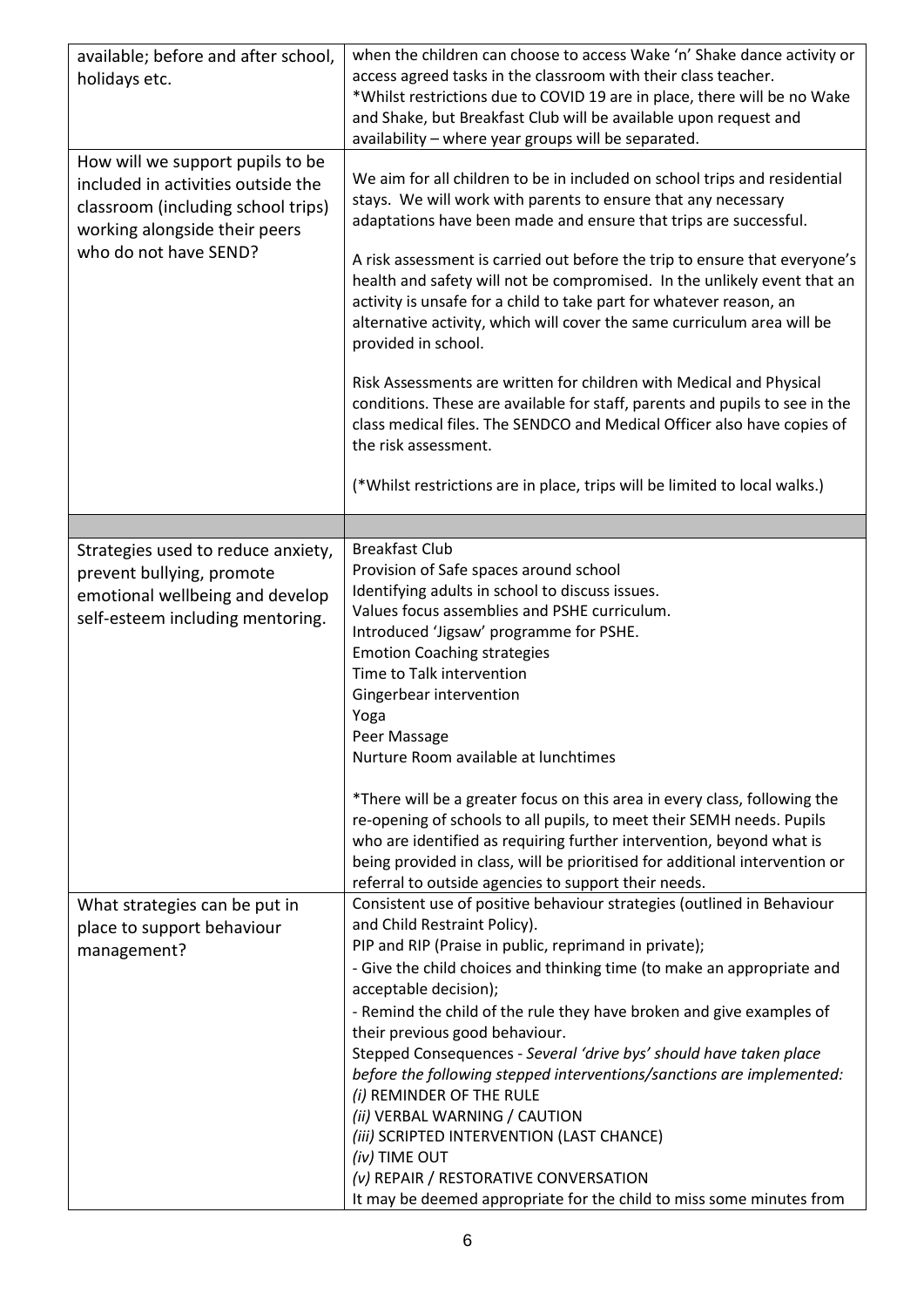|                                                                                                                           | playtime to complete their learning – supervised by the class teacher.<br>Learning may be sent home when not completed in school. Members of<br>the school's Senior Leadership Team are available every lunchtime, on a<br>rota basis, to assist with restorative conversations, when necessary.<br>If we feel the class sanctions are becoming ineffective, we will take the<br>following steps (in stages) to help resolve the situation and ensure all of<br>our pupils understand that the way they behave in school is extremely<br>important and only high levels of positive behaviour are acceptable. |
|---------------------------------------------------------------------------------------------------------------------------|---------------------------------------------------------------------------------------------------------------------------------------------------------------------------------------------------------------------------------------------------------------------------------------------------------------------------------------------------------------------------------------------------------------------------------------------------------------------------------------------------------------------------------------------------------------------------------------------------------------|
|                                                                                                                           | Distraction techniques<br>Calming strategies<br>Take - Up Time<br>Safe Spaces identified<br>Use of 5 point scales<br><b>Feelings Interventions</b><br>Volcano In my Tummy<br>Time to Talk<br>Gingerbear<br><b>ABC Tracking Sheets</b><br><b>Boxall Profile</b><br>Individual Behaviour Support Plan<br>Positive Handling Plan                                                                                                                                                                                                                                                                                 |
|                                                                                                                           | CARE (Child At Risk of Exclusion Schedules<br>Referrals to Counselling services<br><b>Access to Positivity Zones</b>                                                                                                                                                                                                                                                                                                                                                                                                                                                                                          |
|                                                                                                                           | Access to Nurture Activities/Nurture Room                                                                                                                                                                                                                                                                                                                                                                                                                                                                                                                                                                     |
|                                                                                                                           | When behaviour escalates, strategies have not been successful - and a<br>child is in danger of harming themselves, others or damaging school<br>property, it may be necessary for staff to restrain them to prevent<br>further harm. Staff have been trained in effective manual handling<br>strategies. These incidents will be recorded in the Bound and Numbered<br>Book.                                                                                                                                                                                                                                  |
|                                                                                                                           | *See Behaviour Management, Positive Handling & Child Restraint<br>Policy for changes made due to COVID 19 restrictions.                                                                                                                                                                                                                                                                                                                                                                                                                                                                                       |
| How we support pupils in their<br>transition into our school and<br>when they leave us and in<br>preparing for adulthood. | *The transition plans usually implemented were adversely<br>affected by COVID 19 restrictions. Additional transition sessions<br>were included for children starting in Reception.                                                                                                                                                                                                                                                                                                                                                                                                                            |
|                                                                                                                           | Home Visits for Reception from 2 staff members.<br>Staff visit Nursery and Pre-school settings.<br>Planned open evening for new parents in the Summer Term<br>Transition visits to school for new Reception pupils                                                                                                                                                                                                                                                                                                                                                                                            |
|                                                                                                                           | Move up day in all classes during the Summer Term<br>Liaison with local high schools - pupils attend events at High Schools<br>Transition meetings between class teachers.<br>Encourage visits to new settings                                                                                                                                                                                                                                                                                                                                                                                                |
|                                                                                                                           | Phased introductions for pupils who may find transition difficult<br>Transition days to High Schools in Summer Term for Year 6<br>Liaison with High Schools relating to Safeguarding and SEND.<br>Records transferred in a timely manner.                                                                                                                                                                                                                                                                                                                                                                     |
|                                                                                                                           | Information passed to new schools when pupils transfer at other times.                                                                                                                                                                                                                                                                                                                                                                                                                                                                                                                                        |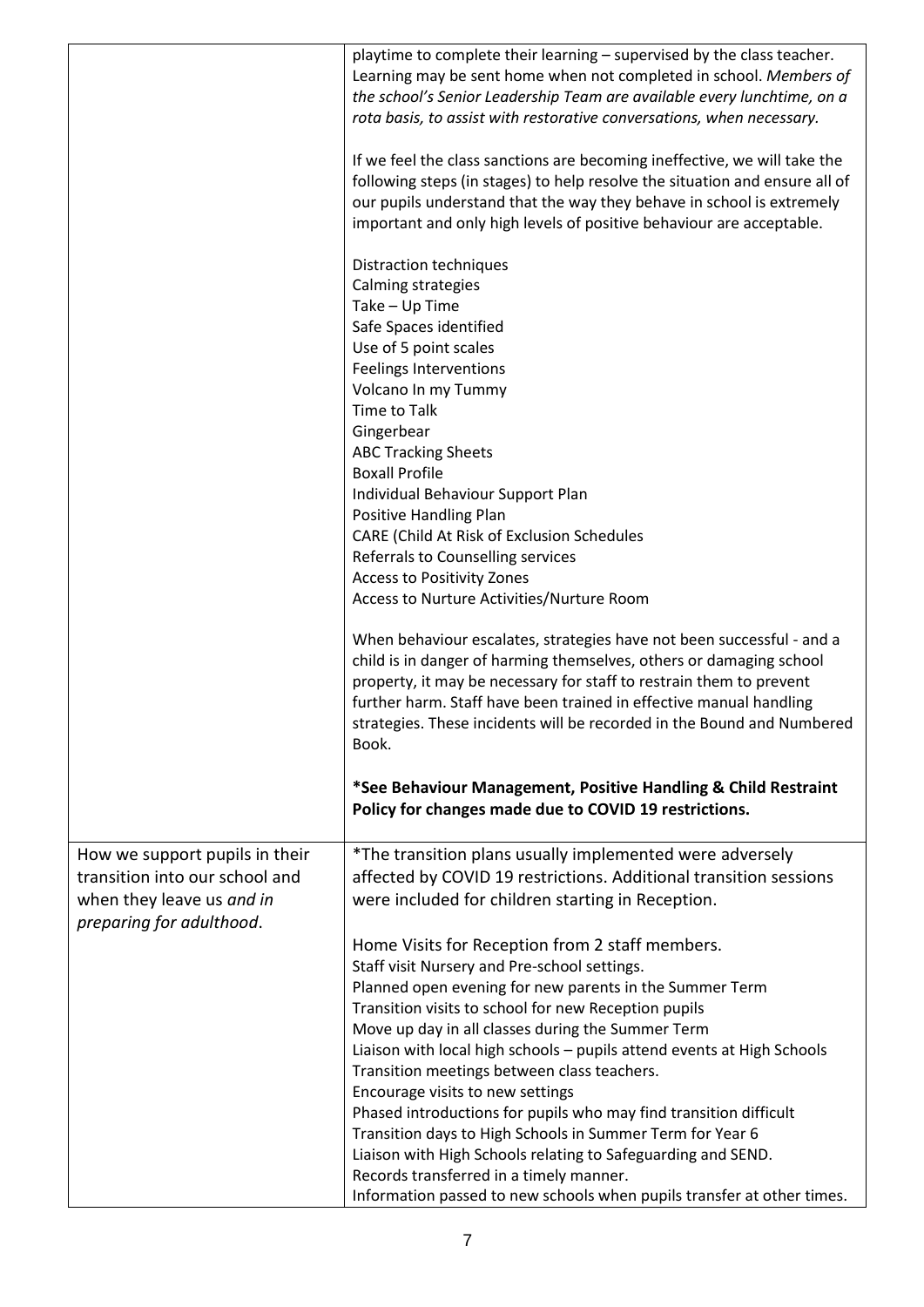| Access to strategies, resources,<br>programmes, therapists to    | School liaise regularly with School Health Nurses to ensure Health Care<br>Plans are reviewed and updated as necessary.                                   |
|------------------------------------------------------------------|-----------------------------------------------------------------------------------------------------------------------------------------------------------|
| support occupational therapy/<br>physiotherapy needs and medical | School Health Nurse is invited to all CAF, CIN and CP meetings.                                                                                           |
| needs.                                                           | Where concerns have been raised by parents/carers and/or staff<br>referrals are made to appropriate services.                                             |
|                                                                  | When reports and programmes are received from Woodview CDC these<br>are shared with Teachers and TA's to ensure appropriate support is put<br>into place. |
|                                                                  | Strategies suggested are added to support plans as appropriate.                                                                                           |
|                                                                  | Support Plans are written and reviewed at least termly.                                                                                                   |
| Extra support for parents and                                    | Teachers are available at the end of the day to discuss any issues.                                                                                       |
| carers and pupils offered by the                                 | (*Currently most communication is via telephone contact or in some                                                                                        |
| school/how parents are involved                                  | cases a socially distanced meeting after school by appointment only).                                                                                     |
| in their child's education.                                      |                                                                                                                                                           |
|                                                                  | The Headteacher/Assistant Headteacher/SENCo provides support for                                                                                          |
|                                                                  | parents who need to discuss issues further and may be directed to                                                                                         |
|                                                                  | additional agencies for further support.                                                                                                                  |
|                                                                  | CAF support may be offered if deemed appropriate and implemented                                                                                          |
|                                                                  | where parent's consent.                                                                                                                                   |
| How additional funding for SEND                                  | Additional funding is used to provide additional adults within the school                                                                                 |
| is used within the school with                                   | staffing structure, who can deliver appropriate interventions and                                                                                         |
| individual pupils.                                               | support for the pupils learning on a 1:1, small group basis or within the                                                                                 |
|                                                                  | classroom situation.                                                                                                                                      |
|                                                                  | Funding is also used for purchasing of the necessary resources to                                                                                         |
|                                                                  | support identified needs, to access interventions and workshops to<br>support the pupils in developing appropriate skills and coping strategies.          |
|                                                                  | The school has developed a Nurture Room for use with particular pupils                                                                                    |
|                                                                  | and resources have been purchased to ensure these pupils are well                                                                                         |
|                                                                  | supported. (*The Nurture Room is currently being used as an additional                                                                                    |
|                                                                  | teaching space for Y2. However, each class has a designated 'break-out                                                                                    |
|                                                                  | zone' to use should they need to leave the classroom for a clam time or                                                                                   |
|                                                                  | nurture session.)                                                                                                                                         |
|                                                                  | Funding may also be used for staff training to support the pupils.                                                                                        |
| Arrangements for supporting                                      | When a child is looked after by the local authority, they will be                                                                                         |
| pupils who are looked after by                                   | supported with a Personal Education Plan (PEP) which outlines the                                                                                         |
| the local authority and have                                     | provision and support allocated to them to address specific targets. This                                                                                 |
| SEND. Including examples of how                                  | is reviewed with the child, their carer's, Designated Person and the                                                                                      |
| pupil premium is used within the                                 | Social Worker, termly. The school may apply for additional Pupil<br>Premium Plus funding, through the PEP, to ensure that they receive the                |
| school.                                                          | right support necessary and purchase resources or support, to address                                                                                     |
|                                                                  | educational needs outlined in the PEP. In addition, the Designated                                                                                        |
|                                                                  | Person will attend and/or contribute to the Looked After Child reviews                                                                                    |
|                                                                  | and Care Planning Meetings. For pupils who are PLAC, school will liaise                                                                                   |
|                                                                  | with Parents/Guardians and the Virtual School Head to ensure the                                                                                          |
|                                                                  | children are fully supported.                                                                                                                             |
|                                                                  | The school monitors the attainment and progress of all learners carefully                                                                                 |
|                                                                  | and seeks to address any areas of weakness quickly. This includes                                                                                         |
|                                                                  | monitoring children who are looked after and previously looked after by                                                                                   |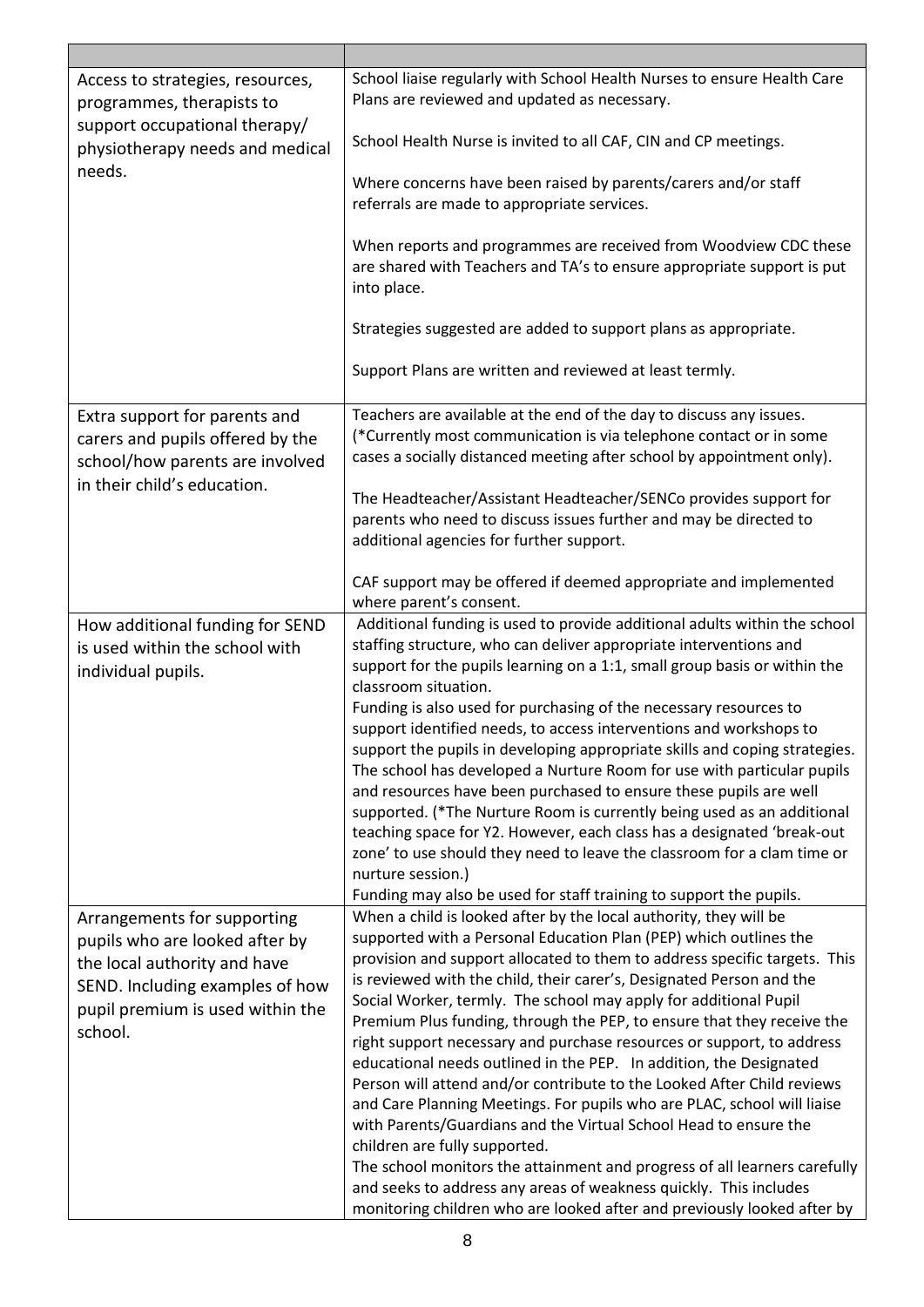|                                                                          | the local authority. The progress of all vulnerable groups will be |  |
|--------------------------------------------------------------------------|--------------------------------------------------------------------|--|
|                                                                          | assessed, monitored and discussed at half termly pupil progress    |  |
|                                                                          | meetings with the Assessment Co-ordinator and Headteacher.         |  |
| SENCO name/contact: Mrs. Angela Ellis                                    |                                                                    |  |
| Headteacher name/contact: Mr. Anthony Hilldrup                           |                                                                    |  |
| <b>ANNUAL REVIEW 2020-2021</b><br><b>Completed by: Mrs. Angela Ellis</b> | 10th September 2020<br>Date:                                       |  |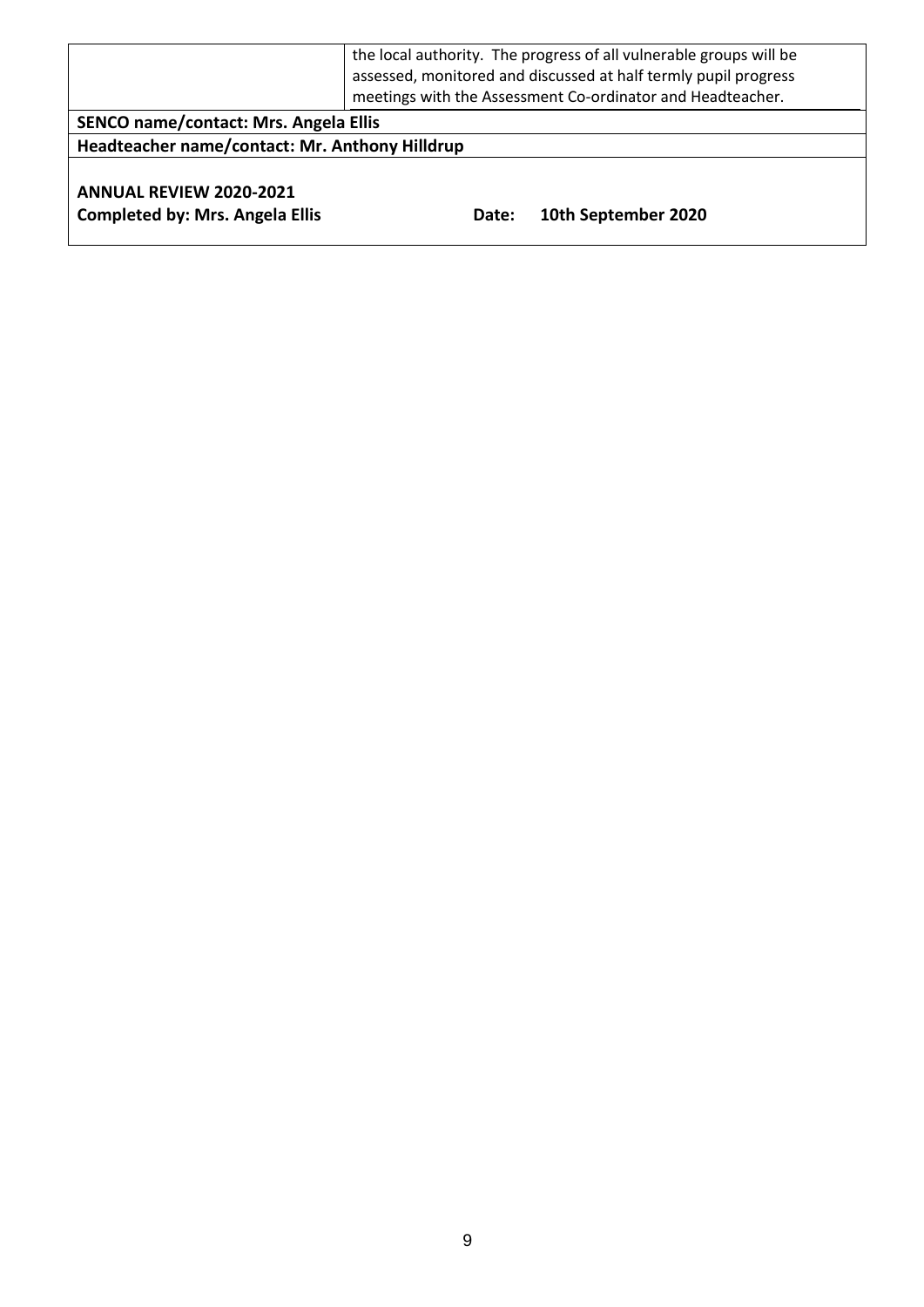# **SEND Broad Areas of Need**

|      | <b>Communication and Interaction</b>                                                             |
|------|--------------------------------------------------------------------------------------------------|
| 6.28 | Children and young people with speech, language and communication needs (SLCN) have              |
|      | difficulty in communicating with others. This may be because they have difficulty saying what    |
|      | they want to, understanding what is being said to them or they do not understand or use          |
|      | social rules of communication. The profile for every child with SLCN is different and their      |
|      | needs may change over time. They may have difficulty with one, some or all of the different      |
|      | aspects of speech, language or social communication at different times of their lives.           |
| 6.29 | Children and young people with ASD, including Asperger's Syndrome and Autism, are likely to      |
|      | have particular difficulties with social interaction. They may also experience difficulties with |
|      | language, communication and imagination, which can impact on how they relate to others.          |

## **Cognition and Learning**

| 6.30 | Support for learning difficulties may be required when children and young people learn at a      |
|------|--------------------------------------------------------------------------------------------------|
|      | slower pace than their peers, even with appropriate differentiation. Learning difficulties cover |
|      | a wide range of needs, including moderate learning difficulties (MLD), severe learning           |
|      | difficulties (SLD), where children are likely to need support in all areas of the curriculum and |
|      | associated difficulties with mobility and communication, through to profound and multiple        |
|      | learning difficulties (PMLD), where children are likely to have severe and complex learning      |
|      | difficulties as well as a physical disability or sensory impairment.                             |
|      |                                                                                                  |

**6.31** Specific learning difficulties (SpLD), affect one or more specific aspects of learning. This encompasses a range of conditions such as dyslexia, dyscalculia and dyspraxia.

### **Social, Emotional and Mental Health difficulties**

**6.32** Children and young people may experience a wide range of social and emotional difficulties which manifest themselves in many ways. These may include becoming withdrawn or isolated, as well as displaying challenging, disruptive or disturbing behaviour. These behaviours may reflect underlying mental health difficulties such as anxiety or depression, self-harming, substance misuse, eating disorders or physical symptoms that are medically unexplained. Other children and young people may have disorders such as attention deficit disorder, attention deficit hyperactive disorder or attachment disorder.

### **Sensory and/or Physical Needs**

**6.34** Some children and young people require special educational provision because they have a disability which prevents or hinders them from making use of the educational facilities generally provided. These difficulties can be age related and may fluctuate over time. Many children and young people with vision impairment (VI), hearing impairment (HI) or a multisensory impairment (MSI) will require specialist support and/or equipment to access their learning, or habilitation support. Children and young people with an MSI have a combination of vision and hearing difficulties. Information on how to provide services for deafblind children and young people is available through the Social Care for Deafblind Children and Adults guidance published by the Department of Health (see the References section under Chapter 6 for a link). **6.35** Some children and young people with a physical disability (PD) require additional ongoing support and equipment to access all the opportunities available to their peers.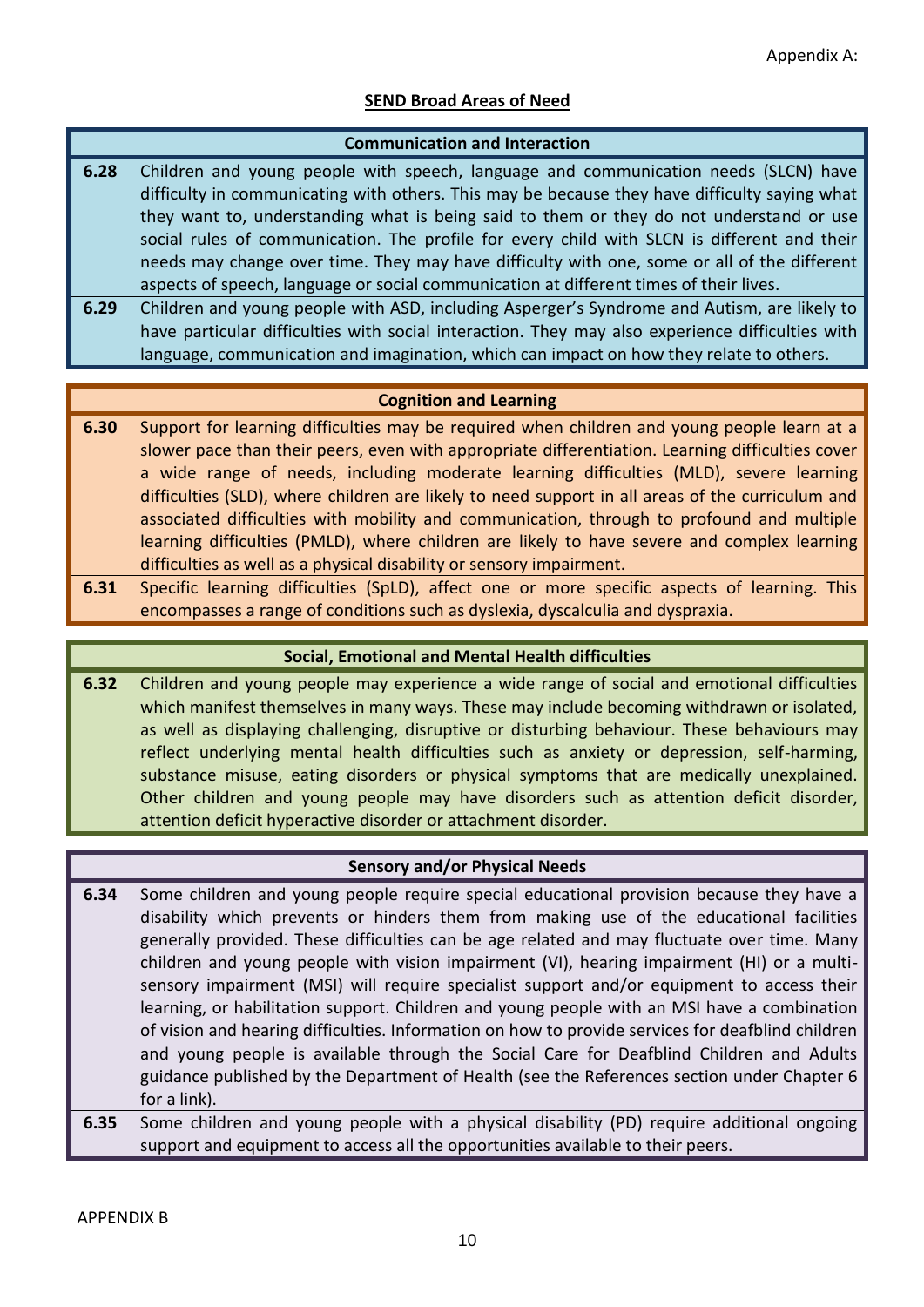Staff Training information

| Initials of person | Area of expertise                            | Level      |
|--------------------|----------------------------------------------|------------|
| Headteacher        | Early Years training with Alistair Bryce     | Awareness  |
|                    | Clegg                                        | Enhanced   |
|                    | Phonics International: Letters & Sounds      | Awareness  |
|                    | SEND Inclusive Planning & Monitoring         | Enhanced   |
|                    | Supporting Advanced Learners of EAL          | Enhanced   |
| Assistant          | SEND (National Award for SEND                | Specialist |
| Headteacher/       | Coordination PG-Cert)                        |            |
| <b>SENCO</b>       | <b>SENDCO Management Training</b>            | Specialist |
|                    | Mental Health First Aid Training             | Specialist |
|                    |                                              |            |
|                    | Speech, language and communication           | Awareness  |
|                    | Nurture Programme                            | Enhanced   |
|                    | Use of DRA & PHAB Assessments                | Enhanced   |
|                    | Dyslexia & Dyscalculia Training with         | Enhanced   |
|                    | <b>BDA</b>                                   |            |
|                    | Attachment                                   | Enhanced   |
|                    | <b>Emotion Coaching</b>                      | Specialist |
|                    | <b>Boxall Profile Training</b>               | Specialist |
|                    | One Page Profile Training                    | Specialist |
|                    | CAMHS - Self harming                         | Awareness  |
|                    | <b>Stoma Training</b>                        | Awareness  |
|                    | Hoist Training                               | Awareness  |
|                    | PE INSET Training including those with       | Awareness  |
|                    | SEND - Jill Mc Gough                         |            |
| Year 6 Teacher     | <b>Emotion Coaching</b>                      | Awareness  |
| Year 6 TA          | <b>HLTA Training</b>                         | Enhanced   |
|                    | Excellence in early Years Training -         | Enhanced   |
|                    | Alistair Bryce Clegg                         |            |
|                    | <b>Communication &amp; Language Training</b> | Awareness  |
|                    | <b>SPLD Training</b>                         | Awareness  |
|                    | Stoma Training - Jill Donnachie              | Awareness  |
|                    | Speech, Language and Communication           |            |
|                    | (Observation of Therapists work)             |            |
| Year 5 Phase       | Raising Literacy Through Film (SEN           | Awareness  |
| Leader             | Focus)                                       |            |
|                    | Supporting children with Dyslexia in         | Awareness  |
|                    | the Classroom                                |            |
| Year 5 Teacher     | SEND in PE Training                          | Enhanced   |
| Year 4 Phase       | <b>Attachment Support Training</b>           | Enhanced   |
| Leader             | Excellence in early Years Training -         |            |
|                    | Alistair Bryce Clegg                         |            |
|                    | Stoma Training - Jill Donnachie              | Enhanced   |
| Year 4 Teacher     | Dyslexia                                     | Enhanced   |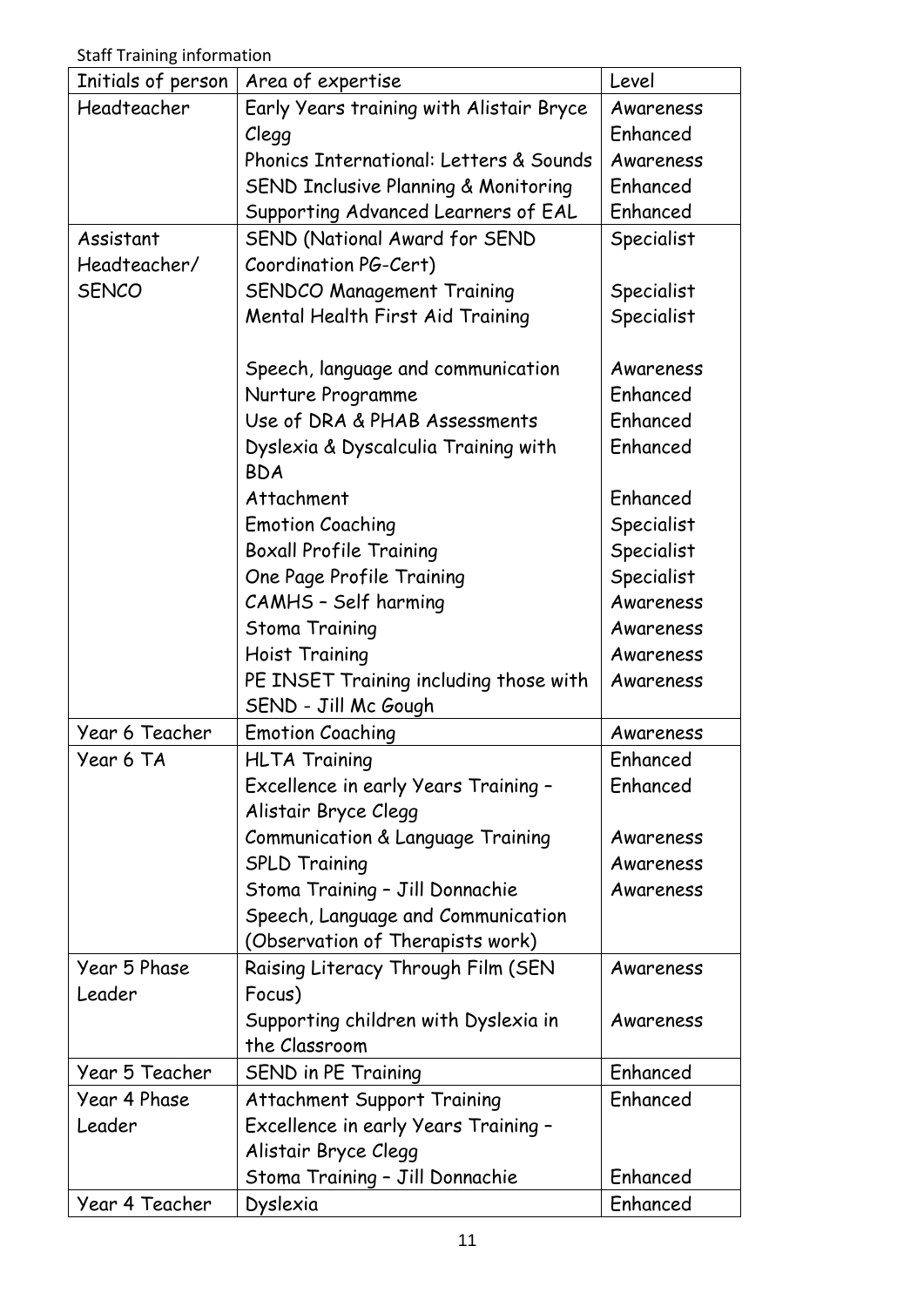|                | Autism                                 | Enhanced   |
|----------------|----------------------------------------|------------|
|                | <b>ADHD</b>                            | Awareness  |
| Year 3 Teacher | Dyslexia Training with BDA             | Enhanced   |
|                | Sensory Training; Shine Therapy        | Enhanced   |
| Year 3 TA      | Read, Write, Inc. Tutoring             | Enhanced   |
|                | Learning Development & Support         |            |
|                | Degree (in progress)                   | Awareness  |
|                | Narrative Therapy                      | Awareness  |
|                | Cover Supervisor course                | Awareness  |
|                | Challenging Behaviour - online course  | Enhanced   |
|                | Foundation Degree (SEND)               | Enhanced   |
|                | PE INSET Training including those with |            |
|                | SEND - Jill Mc Gough                   |            |
|                | Dyslexia & Dyscalculia Training with   |            |
|                | <b>BDA</b>                             |            |
| Year 3 TA      | <b>SALT Training</b>                   | Awareness  |
|                | Nurture Course (3 days)                | Enhanced   |
|                | Gingerbear Nurture Group               | Enhanced   |
|                | British Sign Language L1               | Enhanced   |
|                | <b>SEALs Programme</b>                 | Awareness  |
|                | PECs cards                             | Awareness  |
|                | <b>Boxall Profile</b>                  | Enhanced   |
|                | Mind & Wellbeing                       | Enhanced   |
|                | <b>Hearing Impairment</b>              | Enhanced   |
|                | Experience in a SALT Resources Base    | Enhanced   |
| Year 2 Phase   | Dyslexia & Dyscalculia Training with   |            |
| Leader         | <b>BDA</b>                             |            |
| Year 2 Phase   | ASD online training (4 hours)          | Awareness  |
| Leader         | Nurture Group Network - Boxall Profile | Enhanced   |
|                | Training                               |            |
| Year 2 Teacher | Sense of Number                        | Enhanced   |
| Year 1 Teacher | Sense of Number                        | Enhanced   |
| Year 1 TA      | <b>ECAR Training:</b>                  | Specialist |
|                | <b>Educational Support Degree;</b>     | Enhanced   |
|                | <b>HLTA Qualification;</b>             | Enhanced   |
|                | Cover Supervisor Course; NVQ L2 & L3   | Awareness  |
|                | Read Write Inc Tutoring                | Enhanced   |
|                | Social Stories Training from SALT      | Awareness  |
|                | Sense of Number                        | Enhanced   |
|                | Speech, Language and Communication     |            |
|                | (Observation of Therapists work)       |            |
|                | Dyslexia & Dyscalculia Training with   |            |
|                | <b>BDA</b>                             |            |
| Reception      | Speech, Language and Communication     |            |
| Teacher        | (Observation of Therapists work)       |            |